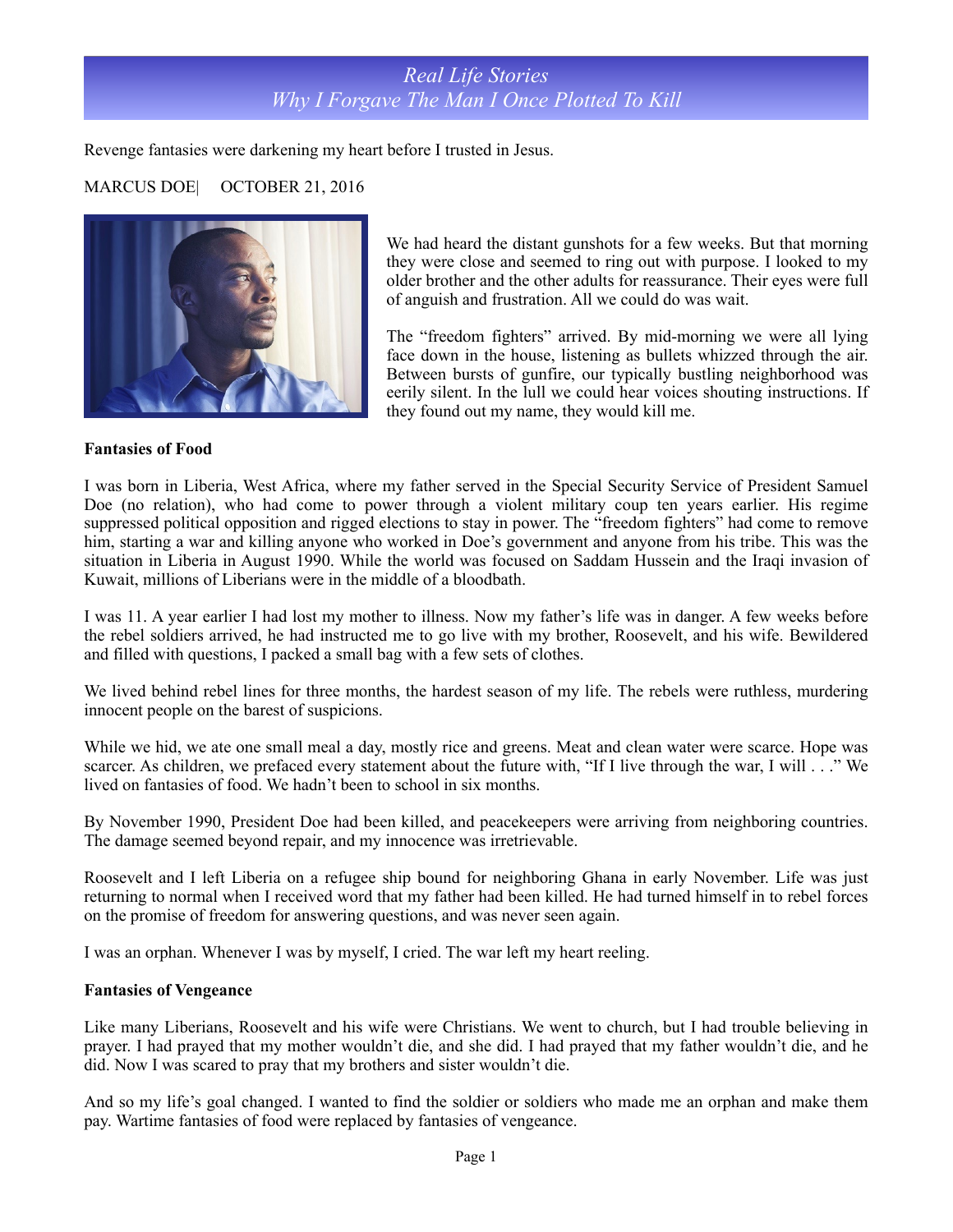### *Real Life Stories Why I Forgave The Man I Once Plotted To Kill*

Soon, my brother and his wife applied to go to America as refugees, and in 1993 we arrived in Boston. I was both excited and scared. How would I be treated? Would I adjust to the schools, the crime, the cold weather? I had never felt temperatures below 75 degrees.

I started school a few weeks later, a refugee living in my third country. But my time there was marred by chaos, poor grades, and disappointment. I couldn't focus in classes. In quiet times, during quizzes and tests, and whenever I was alone, my thoughts returned to war.

Dreaming of revenge, I cried myself to sleep most nights. I was existing but not living.

After barely graduating high school, I enlisted in the US Army with hopes of learning to use a deadly weapon. But about halfway through basic training, I was medically discharged due to a mild heart condition. I came home utterly embarrassed. What had my life become?

Still overcome by grief, I had lost hope for a brighter future. With no connection to God and no real walk with Christ, I had no source of comfort and no sense of purpose.

To make matters worse, Roosevelt —the only family member I knew to be alive—had a sudden heart attack at age 38. He slipped into a coma and was rushed to the hospital.

Alone in our home, I sat paralyzed in the basement, where I slept. Someone else close to me was going to die. I had nowhere to run. For hours I wept in complete darkness.

In that darkness, I turned to God. At first, all I had was one question: "Why?" I listed all the things that I blamed him for: Ma, Pa, the war, separation from family, their suffering, my disappointments—and now my brother, my beloved brother. I blamed God. Why?

I also blamed myself. Guilt overwhelmed me. I had chosen to hold on to the pain of my past and to nurse my desire for vengeance. I realized, in that darkness, that I could keep those fantasies alive, or I could relinquish them once and for all. I begged God to forgive me. I would let go of revenge and rage. I asked God, from the sincerest and deepest part of my heart, to save my brother.

### **Practicing Forgiveness**

Four days later, I got news that Roosevelt would recover. That answered prayer was the first step in my journey to faith.

Still, it took years to trust God completely. As I grew in my faith, my mind—once a desert swept by anger and despair—became fertile ground. Flowers of faith and hope bloomed, though they were sometimes choked by the vicious thorns and weeds of hatred. For years I had comforted myself with the fantasy of killing the man who had killed my father. The roots of that destructive pattern went deep.

It wasn't until 2008 that I began truly walking the road of forgiveness. I decided that I wanted to take the chance and find my father's killer. At first I wasn't sure what I would say. I sat across from an empty chair in my dining room and practiced saying, "I forgive you." Sometimes, my monologue would get so intense that I would stand up and scream or break down and cry. I questioned my path. Did I really want to meet him this way?

Besides, the chances of finding him were slim to none. He wouldn't want to be found. But the longer I practiced, the more resolved I became. I decided to travel halfway around the world to offer this man what Jesus offered me. In 2010, at age 31, almost 20 years after I had left, I made my way back to Liberia. But I did not meet my father's killer. He had died in the fighting.

Even so, I forgave him.